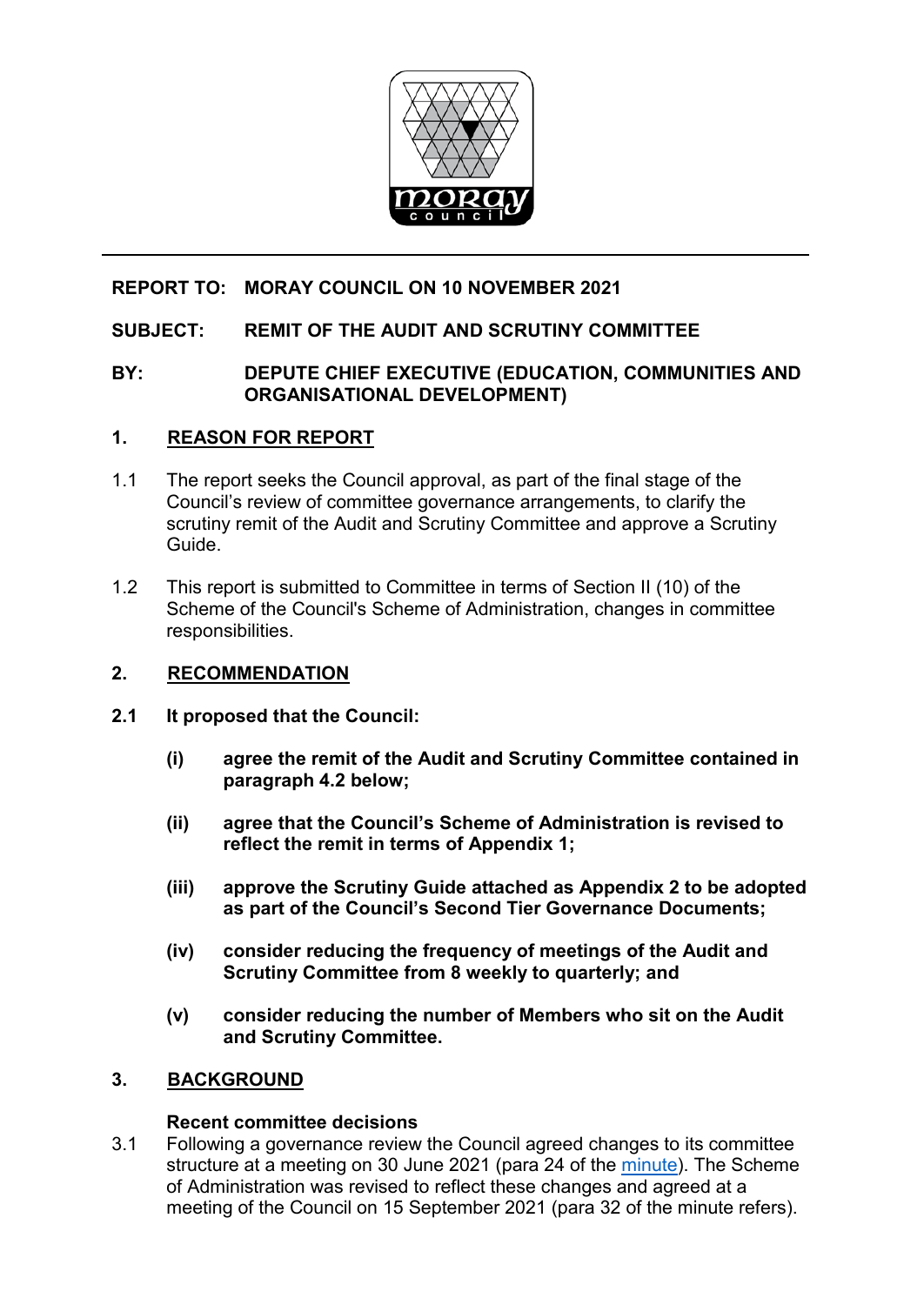- 3.2 Two issues are outstanding from the 30 June decision:
	- Clarify the scrutiny role of the Audit and Scrutiny committee with reference to a separate scrutiny guidance document.
	- Consider the merit of a sub-committee for Children's Services with recommendations to the Education, Children's and Leisure Services **Committee.**
- 3.3 This report deals with the outstanding scrutiny issue. A separate report on this agenda addresses the position in relation to the Children's Services subcommittee.

#### **Statutory background**

3.4 Whilst there is no explicit statutory duty on local authorities in Scotland to put scrutiny measures in place, there is a statutory duty to pursue Best Value. Scrutiny and continuous improvement arrangements are closely linked to Best Value and are subject to Best Value recommendations by Audit Scotland.

#### **Scrutiny through committees**

- 3.5 Local authorities in Scotland approach scrutiny in different ways:
	- In local authorities with an administration led **cabinet or executive** committee there is a need to have a separate scrutiny committee (or committees) with wide ranging call in powers to achieve political balance.
	- In local authorities where the administration group significantly outnumbers opposition groups then more robust and formal scrutiny arrangements may be needed to achieve political balance.
	- In local authorities where there is a finer political balance then scrutiny tends to be "frontloaded", largely taking place in meetings of the Council and service committees.
- 3.6 Whatever model is adopted it is important to ensure that there are adequate opportunities for Members to scrutinise service policy, decision making and performance and that scrutiny arrangements are kept under regular review to ensure that they meet the needs of the organisation.
- 3.7 Scrutiny of service policy, decision making and performance used to take place through the Council's Audit and Performance Review Committee. The Council chose to move this scrutiny function to service committees in a review of the Scheme of Administration in 2014 at which time the committee was renamed the Audit and Scrutiny Committee.
- 3.8 Since then service committees undertake the bulk of scrutiny activity in the Council with active questioning and monitoring of progress against agreed outcomes. The role of the Audit and Scrutiny Committee has been less clear in relation to its scrutiny function and would benefit from further definition.

#### **Scrutiny guidance and training**

3.9 In addition to the committee scrutiny function a number of local authorities have additional guidance and training for Members. The Audit and Scrutiny committee have identified that the Council would benefit from a scrutiny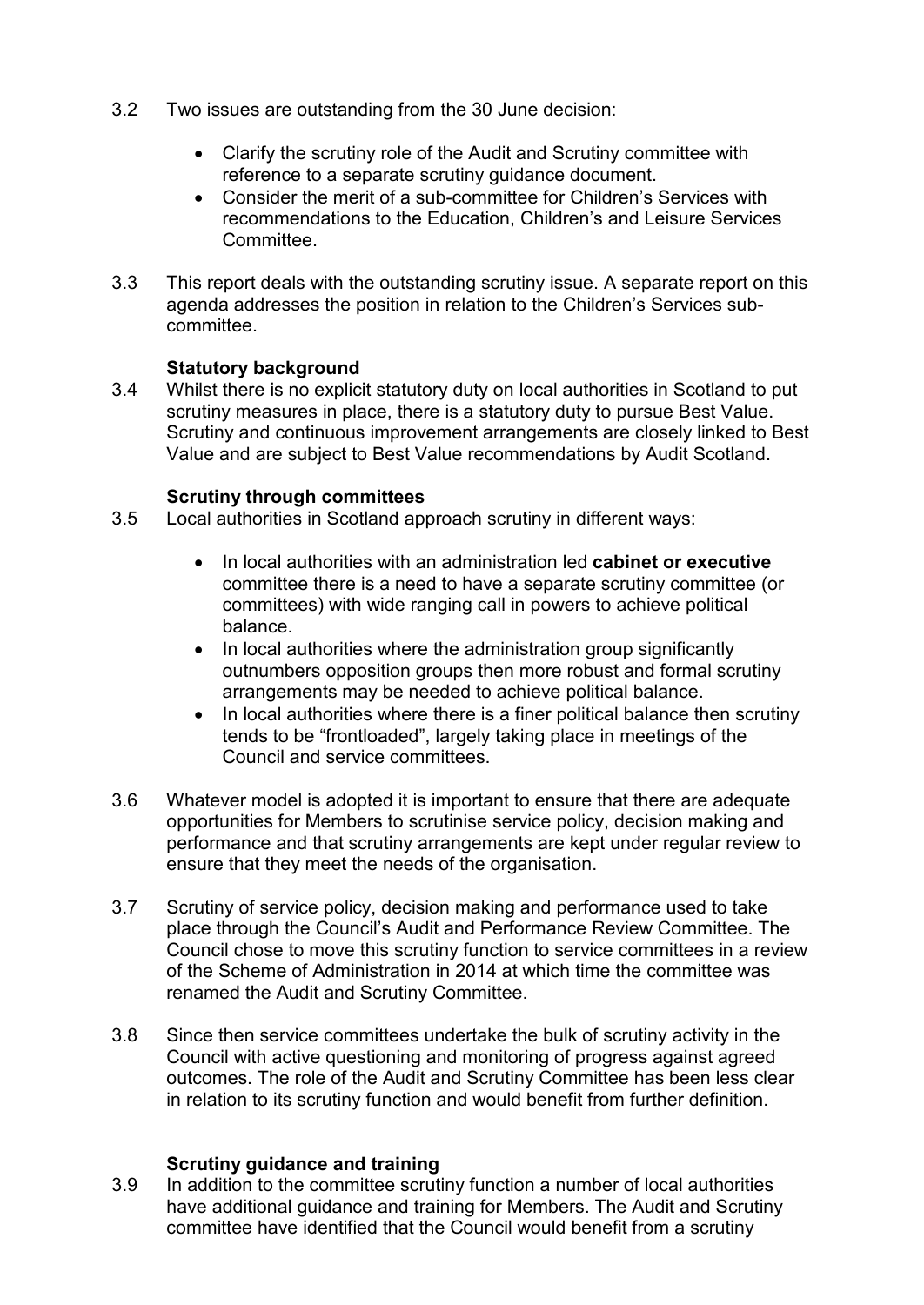guidance document and considered a draft [Scrutiny Handbook](https://moray.cmis.uk.com/moray/Document.ashx?czJKcaeAi5tUFL1DTL2UE4zNRBcoShgo=17gmcbDYWhkIbrUsZCsiqUnyxj6tkHrshVlsk3SE9%2fTiKfY1uFtFQg%3d%3d&rUzwRPf%2bZ3zd4E7Ikn8Lyw%3d%3d=pwRE6AGJFLDNlh225F5QMaQWCtPHwdhUfCZ%2fLUQzgA2uL5jNRG4jdQ%3d%3d&mCTIbCubSFfXsDGW9IXnlg%3d%3d=hFflUdN3100%3d&kCx1AnS9%2fpWZQ40DXFvdEw%3d%3d=hFflUdN3100%3d&uJovDxwdjMPoYv%2bAJvYtyA%3d%3d=ctNJFf55vVA%3d&FgPlIEJYlotS%2bYGoBi5olA%3d%3d=NHdURQburHA%3d&d9Qjj0ag1Pd993jsyOJqFvmyB7X0CSQK=ctNJFf55vVA%3d&WGewmoAfeNR9xqBux0r1Q8Za60lavYmz=ctNJFf55vVA%3d&WGewmoAfeNQ16B2MHuCpMRKZMwaG1PaO=ctNJFf55vVA%3d) at their [meeting](https://moray.cmis.uk.com/moray/CouncilandGovernance/Meetings/tabid/70/ctl/ViewMeetingPublic/mid/397/Meeting/326/Committee/8/Default.aspx) on 19 November 2019 (para 6 of the [minute\)](https://moray.cmis.uk.com/moray/Document.ashx?czJKcaeAi5tUFL1DTL2UE4zNRBcoShgo=j8x%2bMk0QNcCenNgNzQ0X2yw%2bSMO5zKEA8sieJs0v9k9He%2bQ%2b7NMCYQ%3d%3d&rUzwRPf%2bZ3zd4E7Ikn8Lyw%3d%3d=pwRE6AGJFLDNlh225F5QMaQWCtPHwdhUfCZ%2fLUQzgA2uL5jNRG4jdQ%3d%3d&mCTIbCubSFfXsDGW9IXnlg%3d%3d=hFflUdN3100%3d&kCx1AnS9%2fpWZQ40DXFvdEw%3d%3d=hFflUdN3100%3d&uJovDxwdjMPoYv%2bAJvYtyA%3d%3d=ctNJFf55vVA%3d&FgPlIEJYlotS%2bYGoBi5olA%3d%3d=NHdURQburHA%3d&d9Qjj0ag1Pd993jsyOJqFvmyB7X0CSQK=ctNJFf55vVA%3d&WGewmoAfeNR9xqBux0r1Q8Za60lavYmz=ctNJFf55vVA%3d&WGewmoAfeNQ16B2MHuCpMRKZMwaG1PaO=ctNJFf55vVA%3d). This meeting agreed to set up a working group to consider the terms of a scrutiny handbook, however with the time and logistical pressures of the pandemic and then the subsequent governance review this working group has not met.

#### **External scrutiny**

3.10 In addition to scrutiny by Members through committees there are a number of ways in which effective scrutiny of Council policies, decision making and performance can take place. These are shown in draft Scrutiny Guide detailed at paragraph 4.3 below and attached as **Appendix 2** 

#### **4. PROPOSALS**

- 4.1 Given the healthy level of scrutiny that takes place in the Council and its service committees it is considered appropriate that the Audit and Scrutiny committee assume a "safety net" role to pick up on areas which have been flagged by internal audit or external audit and regulators and ensure that these are followed through for improvement action.
- 4.2 It is proposed that the scrutiny role of the committee is defined as follows:

To scrutinise areas of policy, service delivery or performance identified for improvement in:

- (i) internal and external audit reports where sufficient evidence of progress from the appropriate committee is not available;
- (ii) reports or findings from external regulators where sufficient evidence of progress from the appropriate committee is not available.

To receive reports on the performance of and trends within the Council's services as a whole in terms of the Local Government Benchmarking Framework.

- 4.3 The Audit and Scrutiny Committee would be empowered to make recommendations to service committees in the areas identified for improvement.
- 4.4 To help clarify the scrutiny function within the Council, improve the quality of frontline scrutiny by service committees and assist Members in this process it is further proposed that the Council adopt the **Scrutiny Guide** attached as **Appendix 2** to this report and that this document is published within the [Council's Second Tier Governance Documents.](http://interchange.moray.gov.uk/int_standard/Page_113047.html)
- 4.5 To complement the guide, the Council's Organisational Development team are arranging further training for Members in scrutiny. This training delivery will be supported by the Improvement Service.
- 4.6 Agendas for the Audit and Scrutiny Committee tend to be shorter than for other service committees and it is proposed that the frequency of meetings is reduced from 8 weekly to 12 weekly. This reduced frequency would still allow for the timely consideration of audit reports.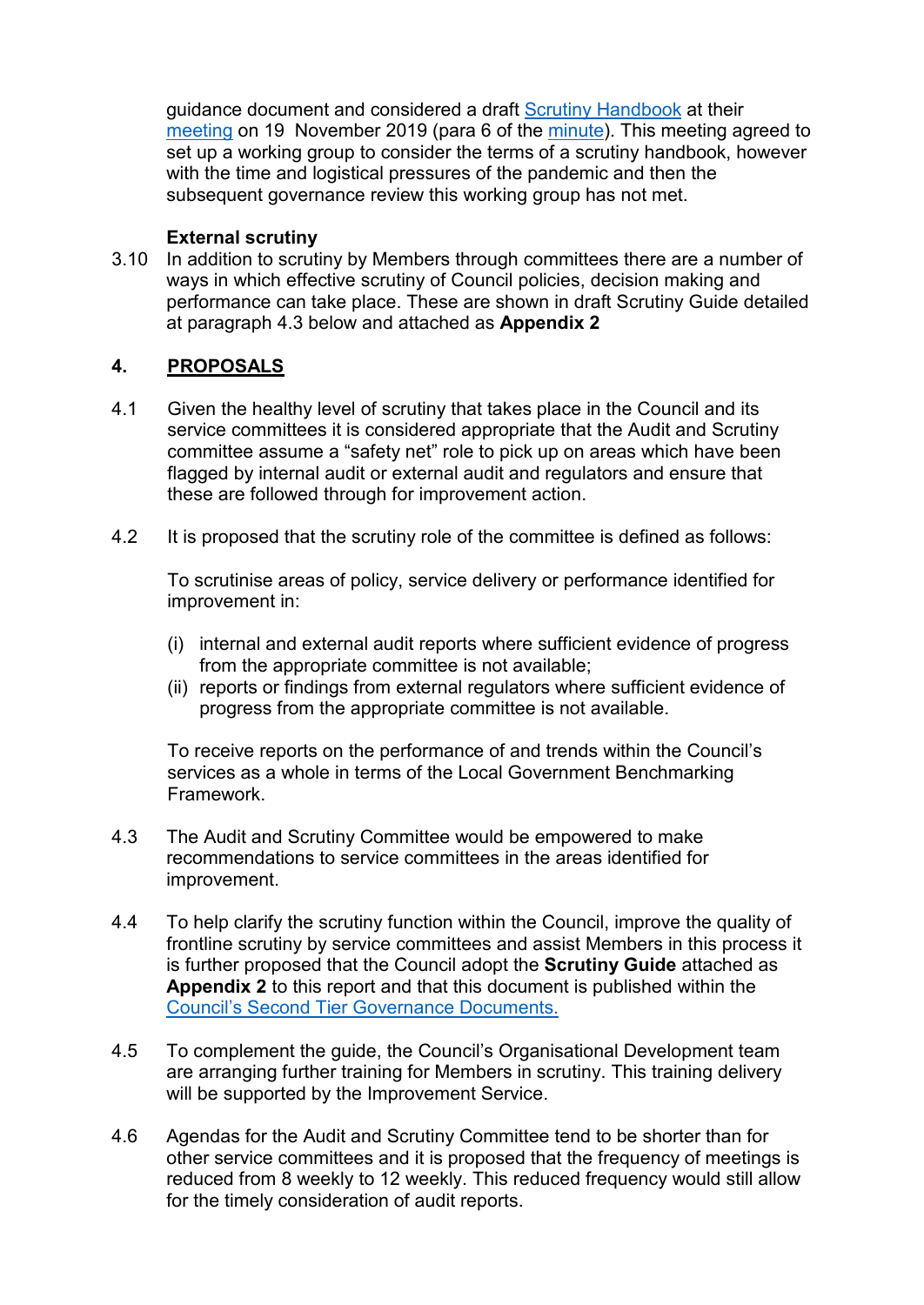4.7 Members may also wish to consider the number of members who sit on the Audit and Scrutiny Committee. The only membership requirement for this committee is that it should reflect political balance. There is no prescription on who the Committee chair should be although there is a convention in Moray that the chair is not a member of the administration group. Guidance and best practice suggests that a scrutiny committee benefits from its membership being drawn from more experienced Members.

### **5. SUMMARY OF IMPLICATIONS**

**(a) Corporate Plan and 10 Year Plan (Local Outcomes Improvement Plan (LOIP))**

Having strong governance arrangements in place contributes to the Corporate Plan aim of having a Sustainable Council.

#### **(b) Policy and Legal**

There are no legal requirements in relation to scrutiny. It is a matter of policy for the council to determine.

#### **(c) Financial implications**

There are no direct financial implications from the recommendations in this report. Having strong scrutiny arrangements in place will assist with good financial governance.

- **(d) Risk Implications** None
- **(e) Staffing Implications** None
- **(f) Property** None
- **(g) Equalities/Socio Economic Impact** No direct implications.

#### **(h) Consultations**

CMT, the Head of Finance, the Audit and Risk Manager and the Chair of the Audit and Scrutiny Committee have been consulted.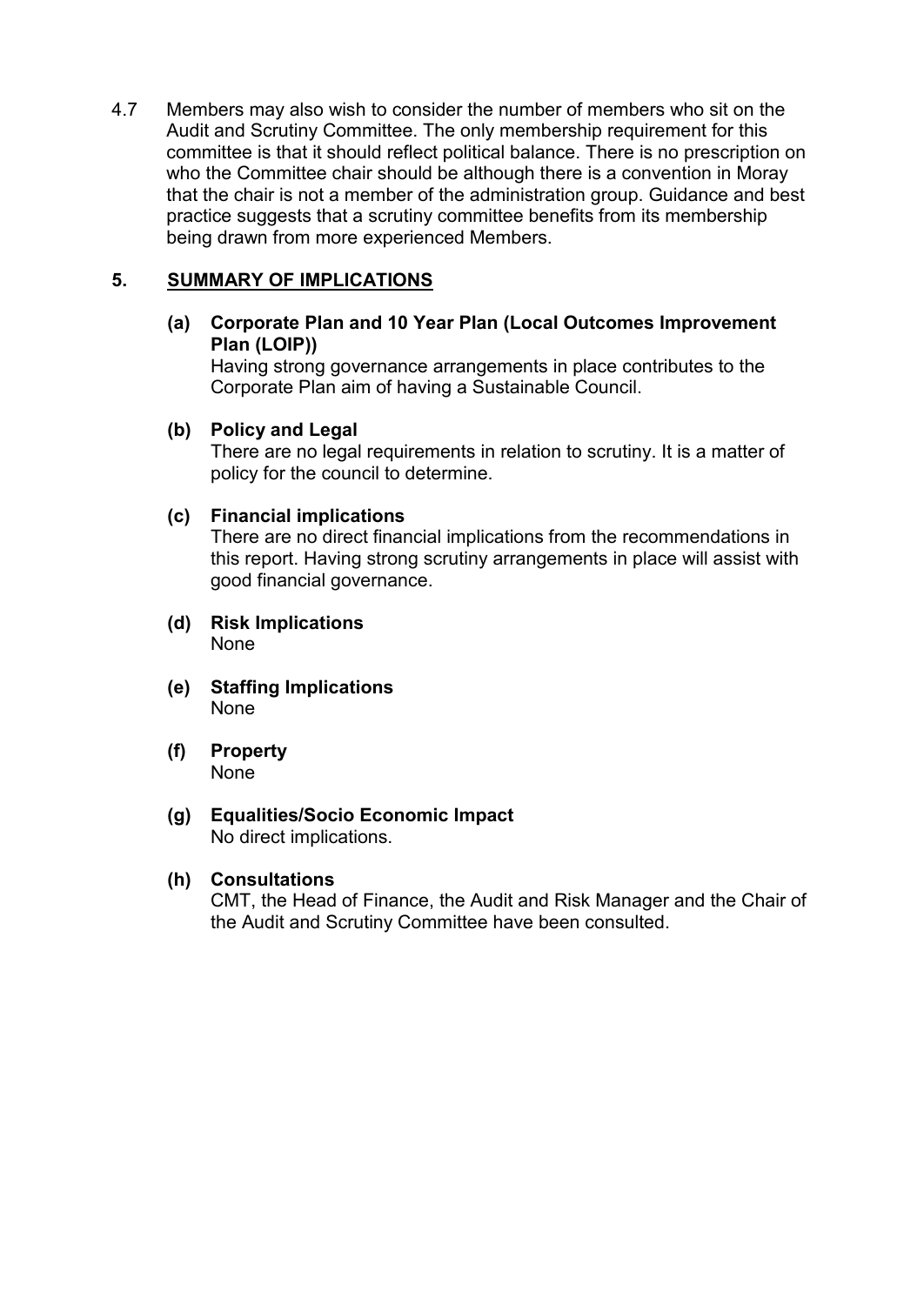#### **6. CONCLUSION**

**6.1 The Council is asked to review its scrutiny arrangements, approve an update of the remit of the Audit and Scrutiny Committee within its Scheme of Administration and approve a Scrutiny Guide as part of its Second Tier Governance Documents.** 

Author of Report: Head of Governance, Strategy and Performance.<br>Background Papers: none Background Papers: Ref: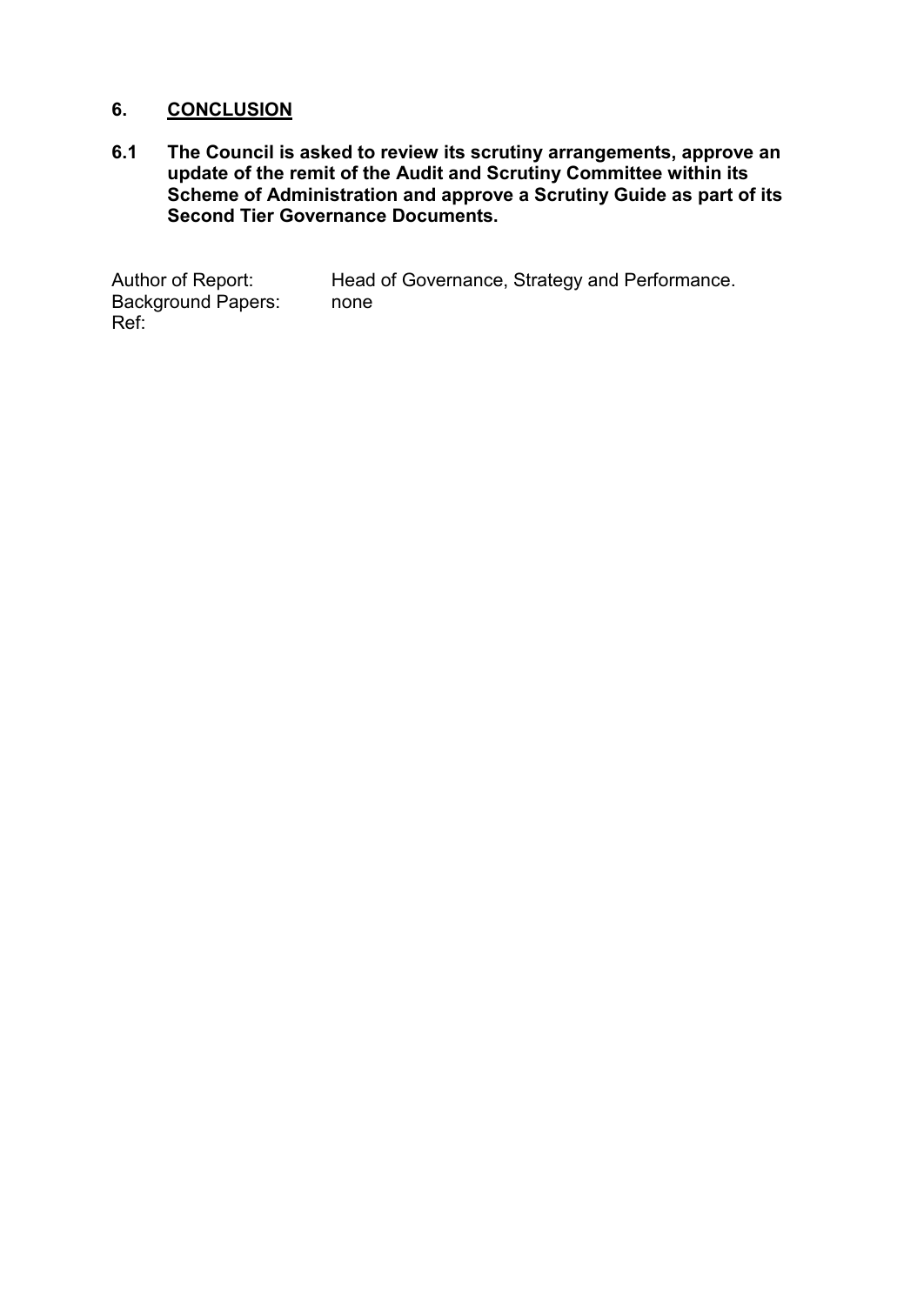#### **Appendix 1**

Scheme of Administration: Audit and Scrutiny remit

#### **(I) AUDIT AND SCRUTINY COMMITTEE**

 The following functions of the Council shall stand referred or delegated to this Committee:

#### **Standards**

(1) To ensure that the highest standards of probity and public accountability are demonstrated.

#### **Audit Functions**

- (2) Considering reports from the Council's Internal Auditor.
- (3) Considering reports from Audit Scotland concerning Council functions.
- (4) Contributing towards making the Council, its Committees and Services more responsive to the audit function and its purpose.
- (5) Enhancing corporate governance arrangements by promoting internal control and risk management, by supporting an anti-fraud culture, and by the review of revisions to financial procedures.
- (6) Having responsibility for focussing audit resources through a process of endorsing the five year strategic audit plan and agreeing the annual programme of work.
- (7) Monitoring delivery of the audit service through receipt of quarterly reports on work carried out by Internal Audit.
- (8) Considering reports produced by the Council's External Auditor and by Audit Scotland.
- (9) Considering the annual assurance statement provided by Internal Audit on the Council's control environment.

#### Scrutiny Functions

(10) To scrutinise areas of policy, service delivery or performance identified for improvement in: (i) internal and external audit reports where sufficient evidence of progress from the appropriate committee is not available;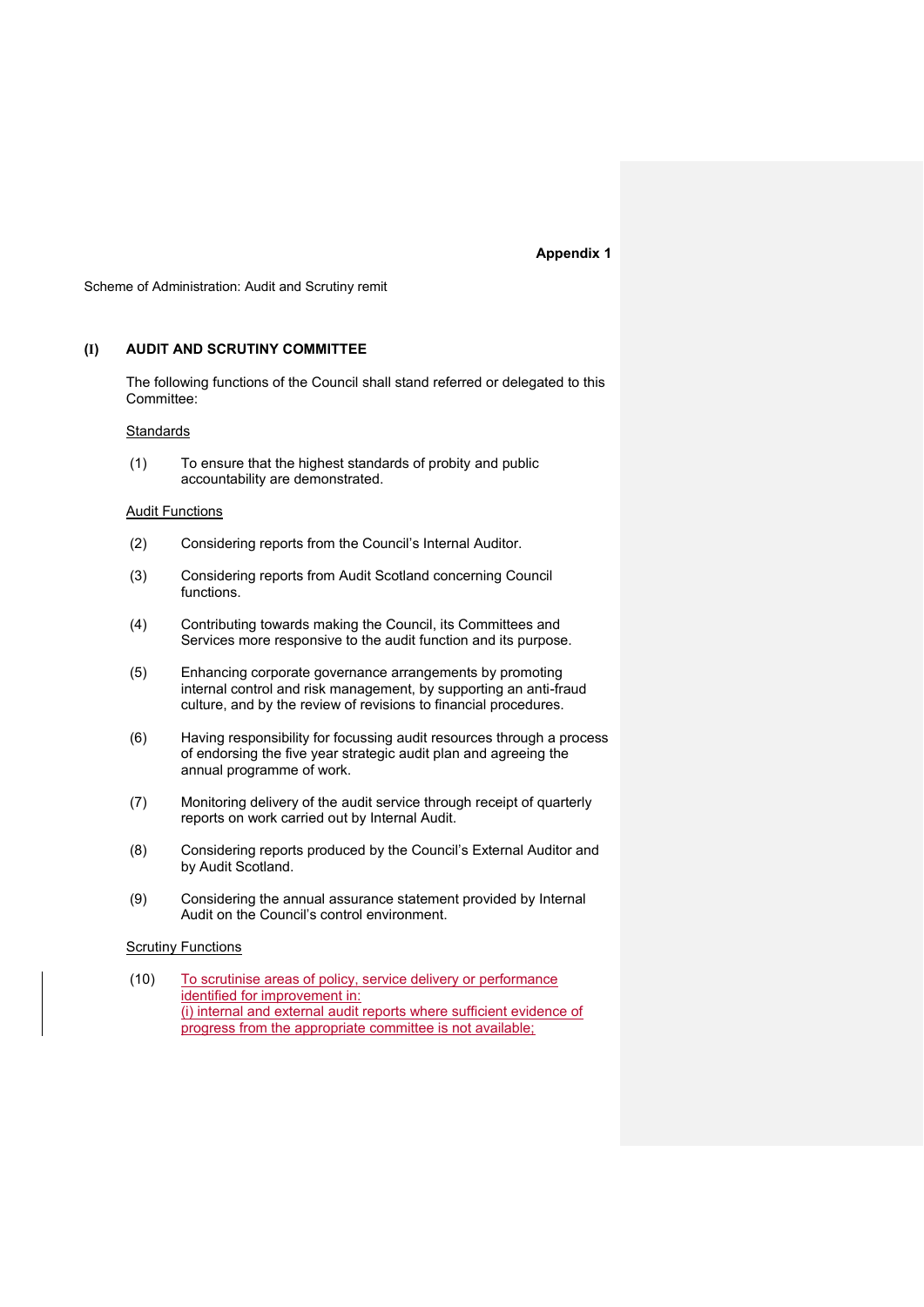(ii) reports or findings from external regulators where sufficient evidence of progress from the appropriate committee is not available.

|      |                                                                                                                                                     | <b>Deleted: Scrutinising</b>                                                                                                                                       |  |  |
|------|-----------------------------------------------------------------------------------------------------------------------------------------------------|--------------------------------------------------------------------------------------------------------------------------------------------------------------------|--|--|
|      |                                                                                                                                                     | Formatted: Font: (Default) Arial, 12 pt                                                                                                                            |  |  |
| (11) | To receive reports on the performance of and trends within Council's<br>services as a whole in terms of Local Government Benchmarking<br>Framework. | <b>Deleted:</b> the policies of the Council and their<br>effectiveness in meeting the Action Plans of the Council<br>as set out in the Corporate Development Plan. |  |  |
|      |                                                                                                                                                     | <b>Deleted:</b> Evaluating the actions of Committees and<br>implementing the Action Plan set out in the Corporate<br>Development Plan.                             |  |  |

#### **Inquiries**

 $\overline{\phantom{a}}$ 

(12) To deal with all matters relating to local inquiries into matters affecting children.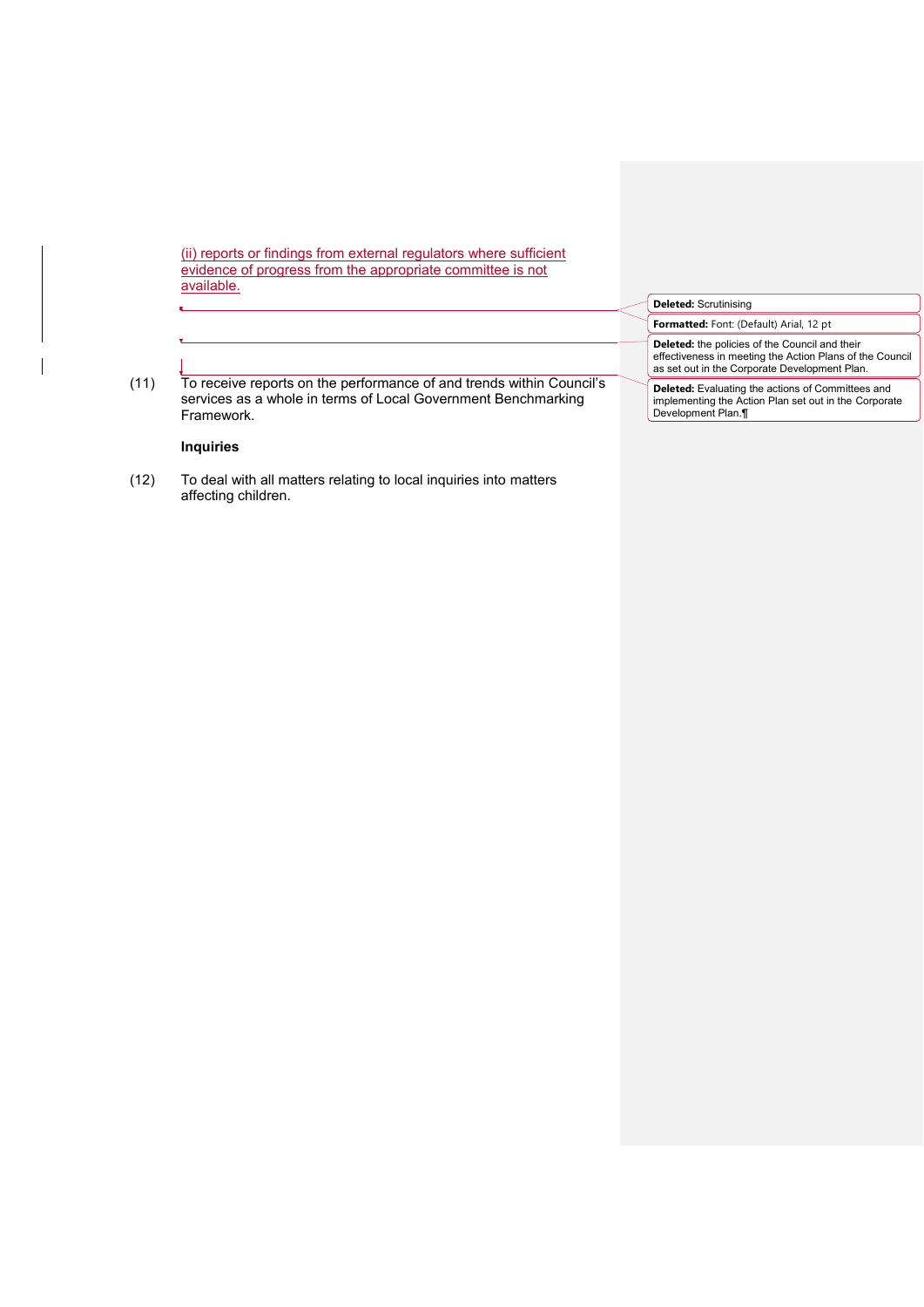

# **SCRUTINY GUIDE**

Approved by: Moray Council on [date]

Author: Head of Governance, Strategy and Performance

Date for review: Nov 2025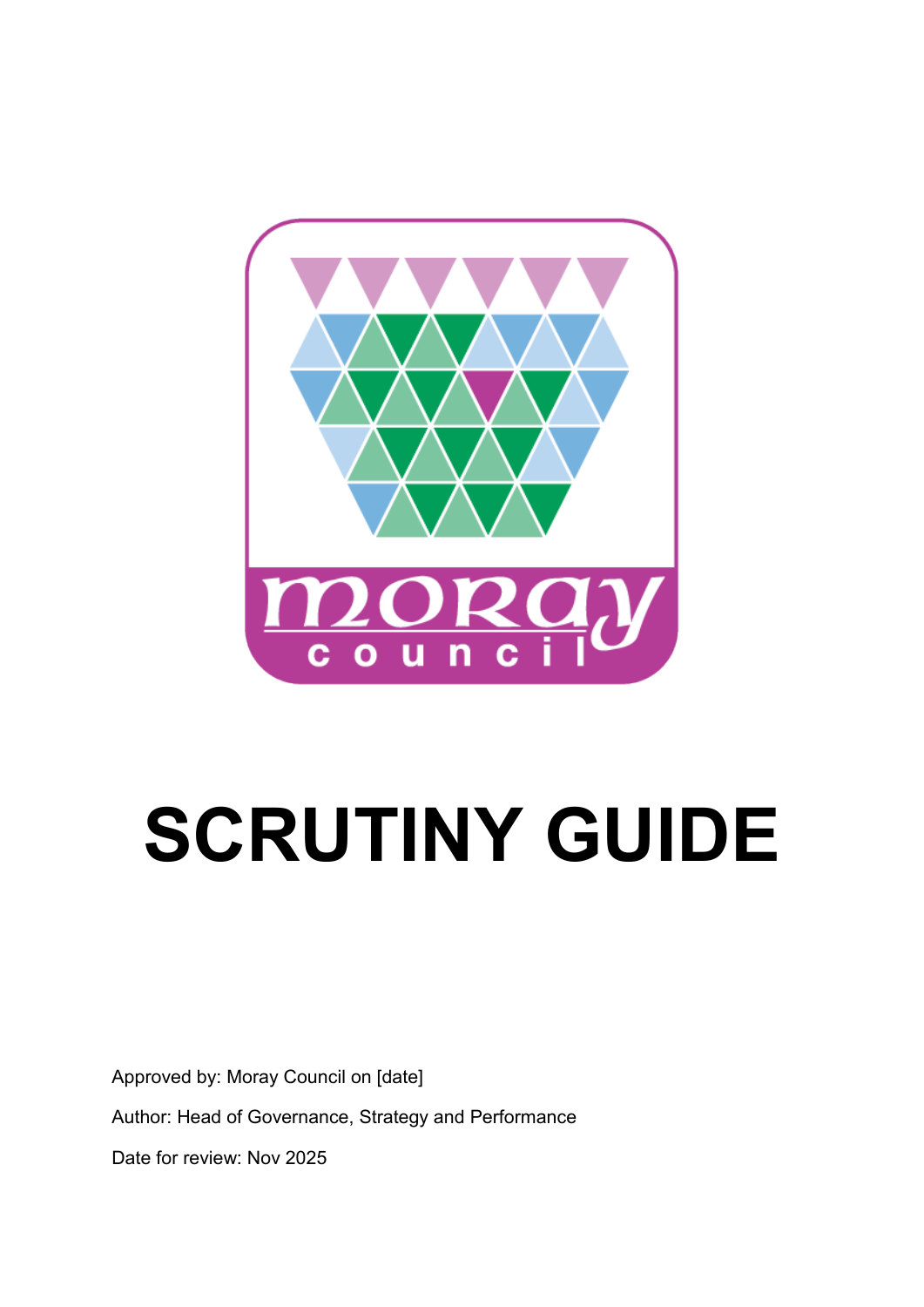This document is a guide for the public, councillors and officers to how scrutiny works in Moray Council. It is divided into nine parts:

- 1. What is scrutiny?
- 2. An overview of council scrutiny
- 3. External scrutiny
- 4. Internal scrutiny
- 5. Scrutiny by councillors through the committee process
- 6. Scrutiny by councillors outside the committee process
- 7. The role of the Audit and Scrutiny Committee
- 8. Principles of good scrutiny for councillors
- 9. Scrutiny tools and techniques for councillors

## **1. What is scrutiny?**

1.1 The Council raises and is allocated a significant amount of public money to deliver services for the public. Effective scrutiny helps the Council demonstrate that this money is being spent wisely and accountably and that it is continually seeking to improve the services it provides to the public.

1.2 Scrutiny arrangements in Scottish local authorities are not covered by statute but are a matter for each local authority to determine.

1.3 The following extracts from the Improvement Service [Scrutiny Notebook](https://www.improvementservice.org.uk/__data/assets/pdf_file/0013/8311/em-scrutiny-notebook.pdf) are useful:

*The overall objective of scrutiny is improvement. There is an unremitting demand upon council services to deliver real improvements to their communities, customers or users.* 

*Scrutiny should be more than a process of enquiry. It is a vital component of good governance and improves councils' decisionmaking, service provision and cost-effectiveness.* 

## **2. An overview of council scrutiny**

2.1 The following diagram shows the ways in which Council policies, actions and decisions can be scrutinised, both externally and internally.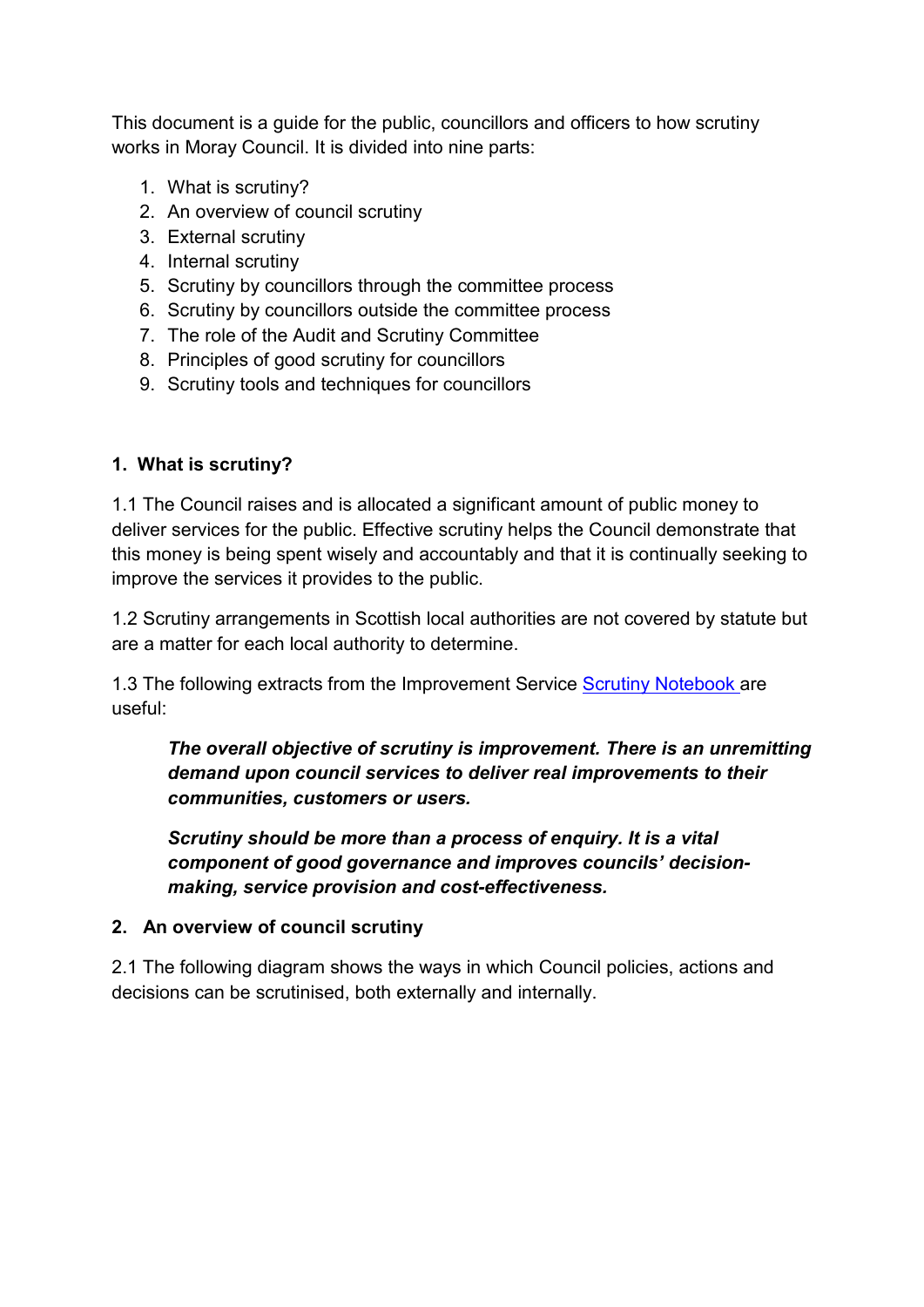

#### **EXTERNAL AUDIT AND BEST VALUE AUDIT**

EXTERNAL<sup>®</sup>

# **PUBLIC SCRUTINY AND**

#### **ENGAGEMENT**

- Elect councillors / councillor access and lobbying
- Other consultations
- Consultations on specific projects
- Community council consultation
- Other consultations
- Public performance reporting
- Access to committees through petitions process
- Complaints process
- Statutory appeals and litigation

#### **OTHER REGULATORS AND COMMISSIONERS**

**SCRUTINY BY THE PRESS, MPs AND MSPs** 

· INTERNAL

#### **INTERNAL AUDIT**

Review policies systems and processes

#### **SCRUTINY BY COUNCILLORS**

- · Informal questions to officers
- $\bullet$ Briefings and group leader forum
- Project boards and working groups
- Committee debate, written
- questions and question time
- Notice of motion to committee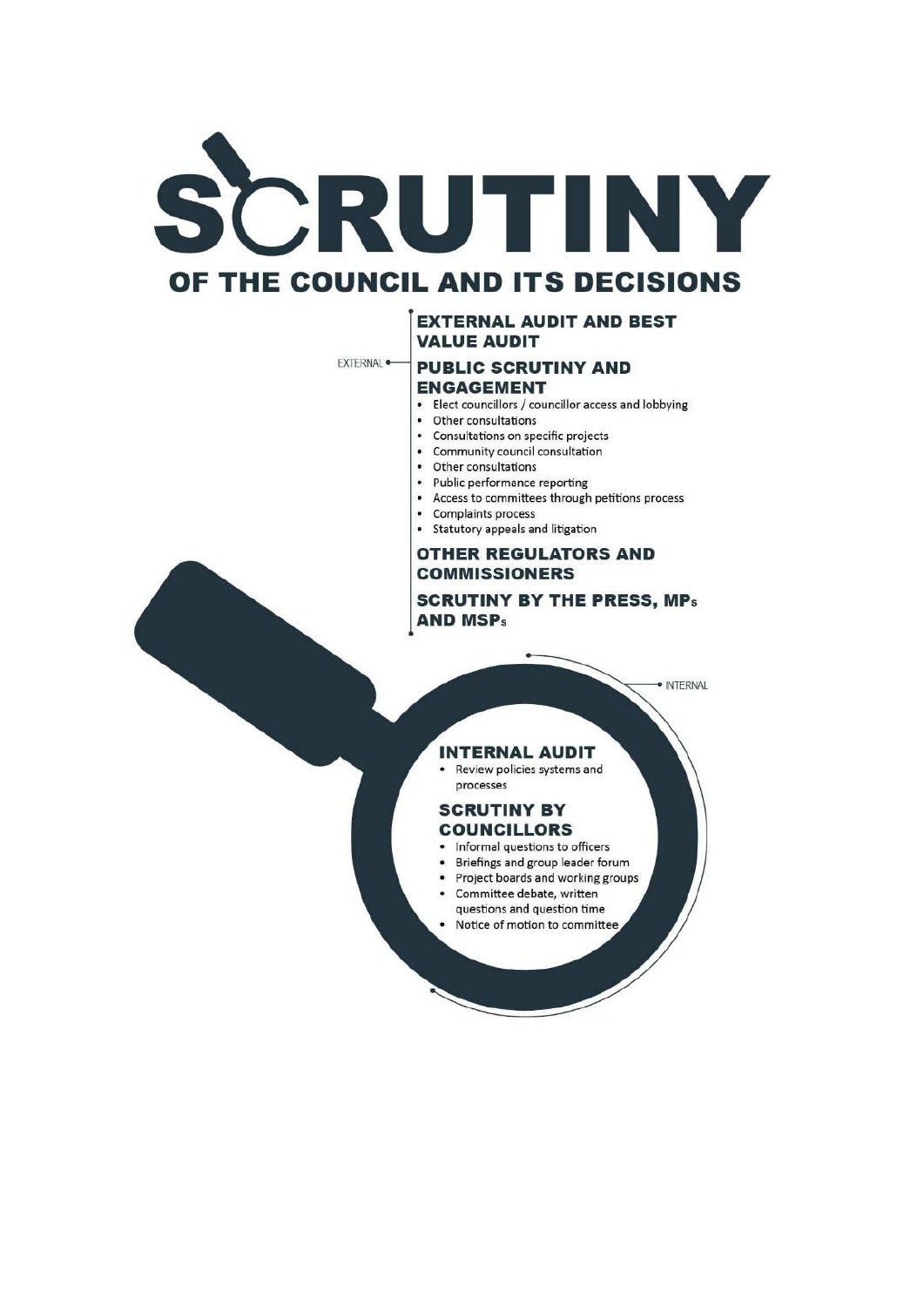# **3. External scrutiny**

3.1 This diagram shows that, as well as being accountable to a number of external regulatory bodies, the Council are directly accountable to the public in a number of ways.

# **4. Internal scrutiny**

4.1 The wide range of Council functions and the decisions required to keep these functions operating are delegated to committees (made up of councillors) and to officers. It helps to look at the different, but complementary role of councillors and officers:

**Councillors** set strategy, review resources, performance and risk through Council and Committee meetings. They are accountable to the electorate

**Officers** keep services running, implement policies/decisions and provide options to the Council and its committees for decisions to be made. They are accountable to the Council and its committees.

# **5. Scrutiny by councillors through the committee process**

5.1 Most Council functions are delegated to committees which meet regularly to consider policy, budget and performance information for the services within the remit of that committee. The Council's current committee structure, as detailed in its Scheme of Administration, can be found on the following webpage. [link to be inserted]

# *Scrutiny is every councillor's job. It helps ensure that the Council remains transparent, accountable and open, resulting in improved public policies and services.*

# *Council and committee meetings provide the primary means for councillors to carry out their scrutiny role.*

5.3 Through debate and questioning at committee councillors can query and seek assurances on:

- Budget and financial information
- Progress against plans and policies
- Service performance
- Complaints

5.4 Councillors can request further action in areas where the need for improvement action is needed:

- Further evidence, consultation, investigations facts or reports
- Closer monitoring and reporting of areas of concern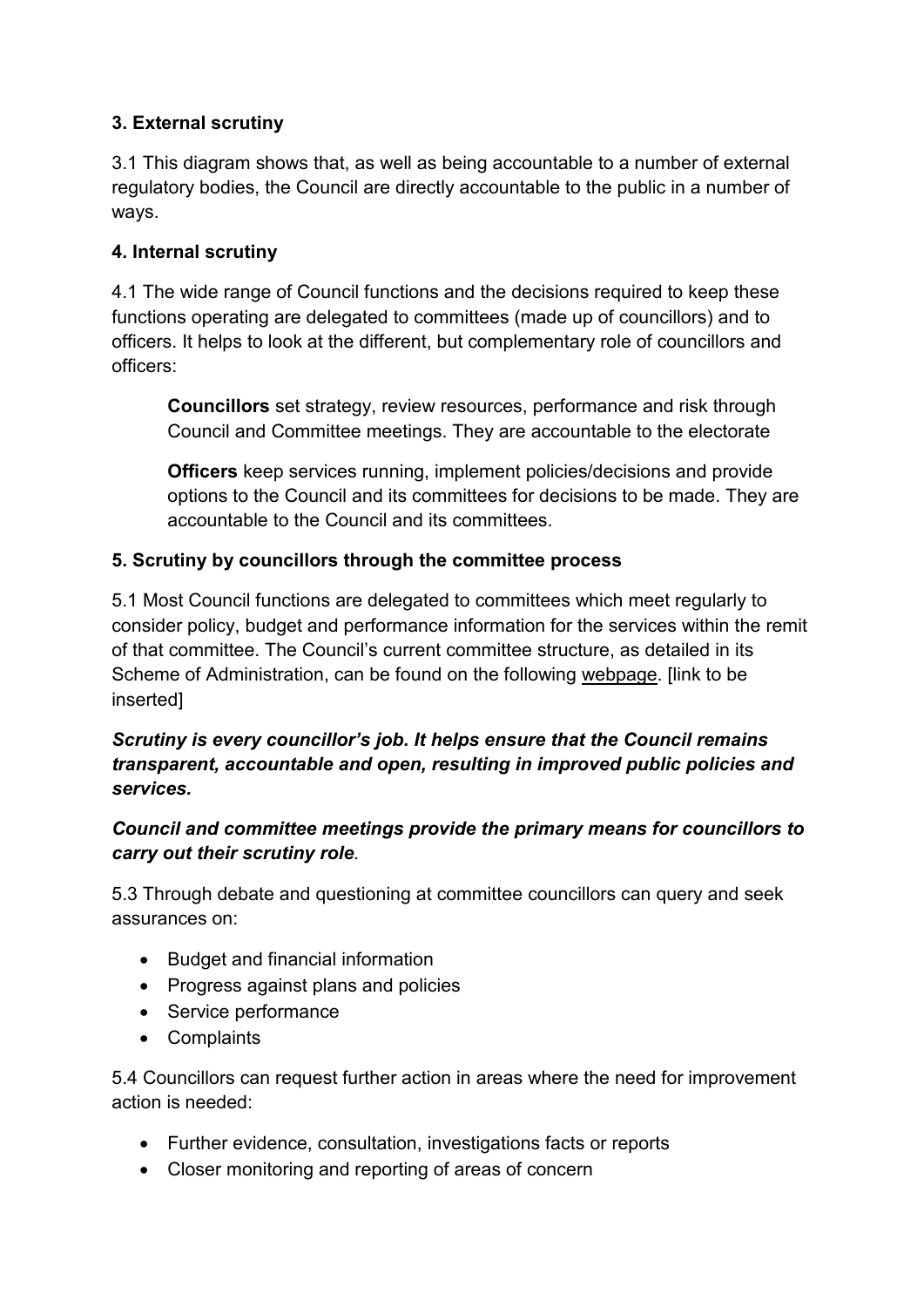• Escalation of areas of concern

Options for "delving deeper" are explored in more detail in paragraph 9 below.

5.5 Council decisions are taken by majority vote and situations may arise where a minority group of councillors feel that they have not received adequate assurances in relation to an area of concern. The Council's **Standing Orders** make provision for councillors to seek further scrutiny on any topic by

- Seeking **clarification** on minutes of prior meetings
- Raising a **Notice of Motion**
- Submitting a **Written Question** to the committee chair which is answered in public session.
- Asking a verbal question during **Question Time** at a committee meeting.

# **6. Scrutiny by councillors outside the committee process**

6.1 There are a number of other ways in which councillors can seek assurances outside of a formal meeting:

- Informal questions to officers: Officers are generally available to answer questions raised by councillors. This provides an informal means of scrutiny and can save escalation of issues.
- Briefings to councillors. Briefings can be a useful way for information to be presented to councillors on complex issues. Councillors have the opportunity to ask questions of officers and explore options.
- Policy development meetings with officers and senior councillors.
- Project boards and working groups.

# **7. Additional scrutiny through the role of the Audit and Scrutiny Committee**

7.1 The role of the scrutiny function of the Audit and Scrutiny committee is to facilitate additional scrutiny that does not duplicate scrutiny carried out by other means.

7.2 Whilst the Chair of the Audit and Scrutiny committee has traditionally been nominated by the largest non-administration group, the role of chair and of the committee should be non-political and focused on improvement.

7.3 The role of the committee is defined in the Council's Scheme of Administration as:

*To scrutinise areas of policy, service delivery or performance identified for improvement in:*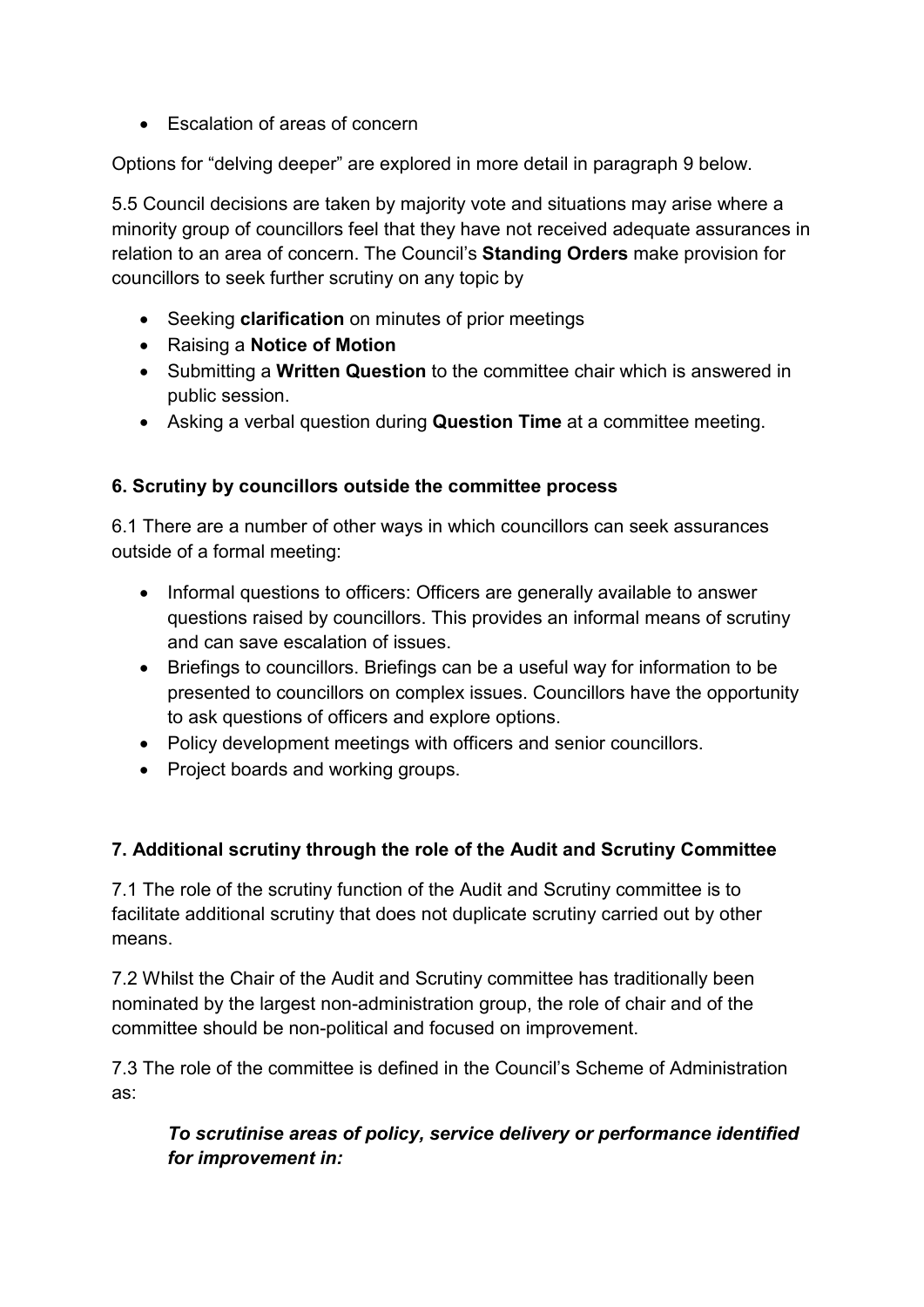*(i) internal and external audit reports where sufficient evidence of progress from the appropriate committee is not available;* 

*(ii) reports or findings from external regulators where sufficient evidence of progress from the appropriate committee is not available.* 

*To receive reports on the performance of and trends within the Council's services as a whole in terms of the Local Government Benchmarking Framework.*

# **8. Principles of good scrutiny for councillors**

# *8.1 The four principles of good scrutiny per the Improvement Service are:*

- To provide 'critical friend' challenge to council services as well as to external authorities and agencies;
- To reflect the voice and concerns of the public and communities;
- To lead and own the scrutiny process;
- To make an impact on the delivery and improvement of public services.

# *8.2 Scrutiny in context*

Best practice guidance highlights that:

- In a climate of reducing resources the importance of scrutiny has never been greater.
- The principal power of a scrutiny committee is to influence the decisions and policies of the council and other organisations involved in delivering of public services.
- For scrutiny to be effective, it must be seen as an investment in improvement, which requires it to be targeted, proportionate and effective from a cost benefit perspective.

# *8.3 Effective Scrutiny*

Whilst debate can focus on politics, it is important for effective scrutiny that:

- The focus is not on negatives or apportioning blame, but is a genuine endeavour to improve service delivery;
- An objectivity is displayed that is likely to encourage the political administration to acknowledge and accept points arising from scrutiny activity;
- There is a willingness from all party groups and individuals to make scrutiny work effectively; otherwise the reviews are unlikely to add value.

Good scrutiny can involve the public in certain situations; however the rationale for doing so would be predicated on the expected outcomes from any review taking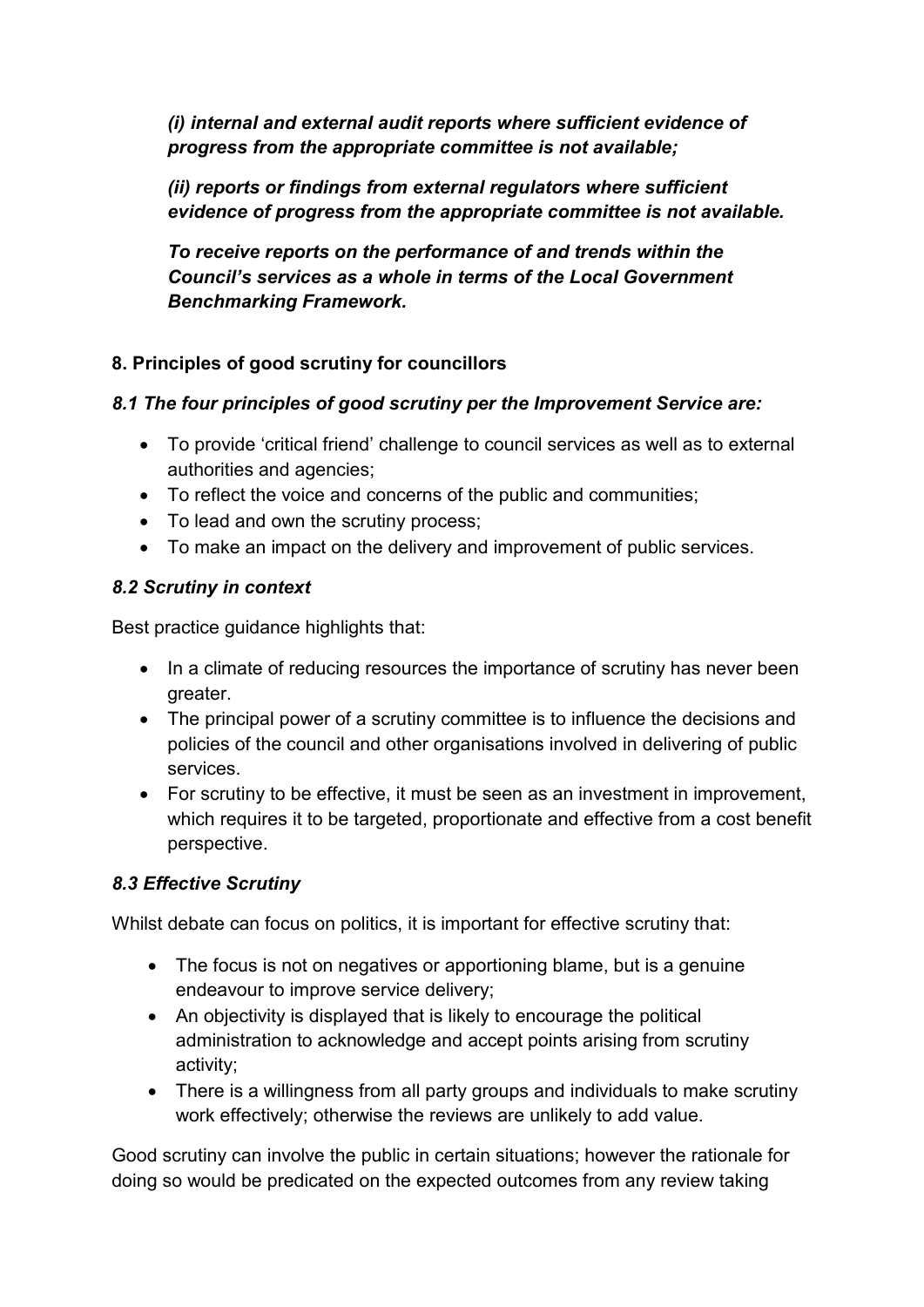place. This would include consideration of the capacity of the council in terms of its governance and risk framework to take forward recommendations likely to arise from the scrutiny process and the costs of resourcing any consultation or engagement activity.

# **9. Tools and Techniques for scrutiny**

9.1 Carrying out effective scrutiny requires a number of skills. In particular, there is a need for members of the Committee to undertake useful questioning when undertaking any of the responsibilities delegated by the Council. There is also a need to understand and, where appropriate, challenge the performance data that is presented to the Committee.

9.2 This section of the guide provides some of the tools and techniques that can be useful in delivering good scrutiny across the range of functions of the Council.

# **9.3 Questioning and Listening Techniques**

# *(i) Why are questions important?*

Detail from officers/consultees is often the most valuable source of information. The right questions are the most effective way to get the information you want in a way that you understand. Questioning is not about winning the debate but establishing the facts. A good question will:

- Establish validity of key data
- Seek clarification
- Seek further evidence
- Explore ideas
- Question assumptions
- Challenge facts or opinion

# *(ii) Open Questions*

Open questions allow the respondent to inform the questioner about a situation in their own words. This gives the committee an opportunity to listen, process the response and take note of any gaps or concerns that could be crucial to the review.

An example of an open question would be:

"What are your thoughts regarding the provision of youth facilities?"

# *(iii) Probing Questions*

One of the most important questioning techniques for those undertaking scrutiny is the probing method. Probing questions are used to obtain further information from a respondent. For example: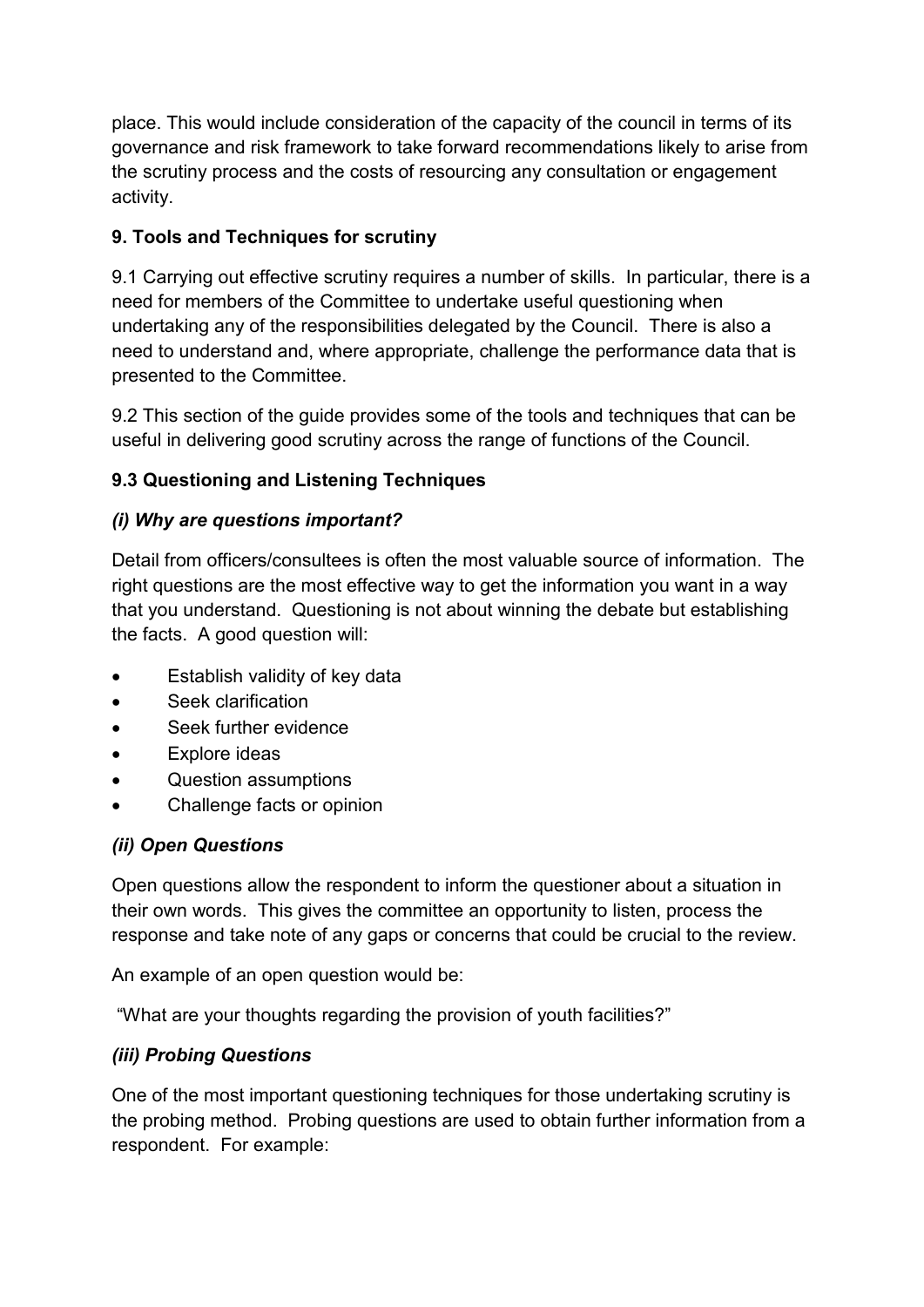Respondent: Our performance is the best in Scotland.

Questioner: "You said that our performance is the best in Scotland. How do you know? How is that measured?"

# *(iv) Follow Up Questions*

Follow up questions are needed if there are inconsistencies, questions not answered, answers not clear or insufficient detail. Those asking questions need to be persistent and pursue the answers they are looking for. For example:

Respondent: We benchmark with the other 31 Scottish Councils on a set of performance indicators and Audit Scotland has ranked us the best in Scotland.

Questioner: How have you achieved this?

Respondent: Our success is due to the staff involved.

Questioner: Can you explain in more detail how our staff have achieved this success?

# *(v) Closed Questions*

Closed questions are answered yes or no and are used to verify the situation.

Questioner: So you are saying that staff training has led to the improvement in performance?

Respondent: Yes

# *(vi) Good Practice in Questioning*

There is a difference between holding to account and helping to improve. A questioner will focus on points of interest and ask more about any gaps in the information. Body language and tone also make a difference. Identify the questions in advance to:

- Ensure that you know what information you want.
- Help to explain what you are trying to get at.
- Address issues that members and the public are really concerned about
- Ensure the correct person is there to deal with the questions
- Focus on helping to improve as well as holding to account
- Question like a 'critical friend'

# *(vii) Bad Practice in Questioning*

It is possible to ask questions that have an adverse effect on how the respondent will answer:

• Leading questions – force the respondent to answer in a certain way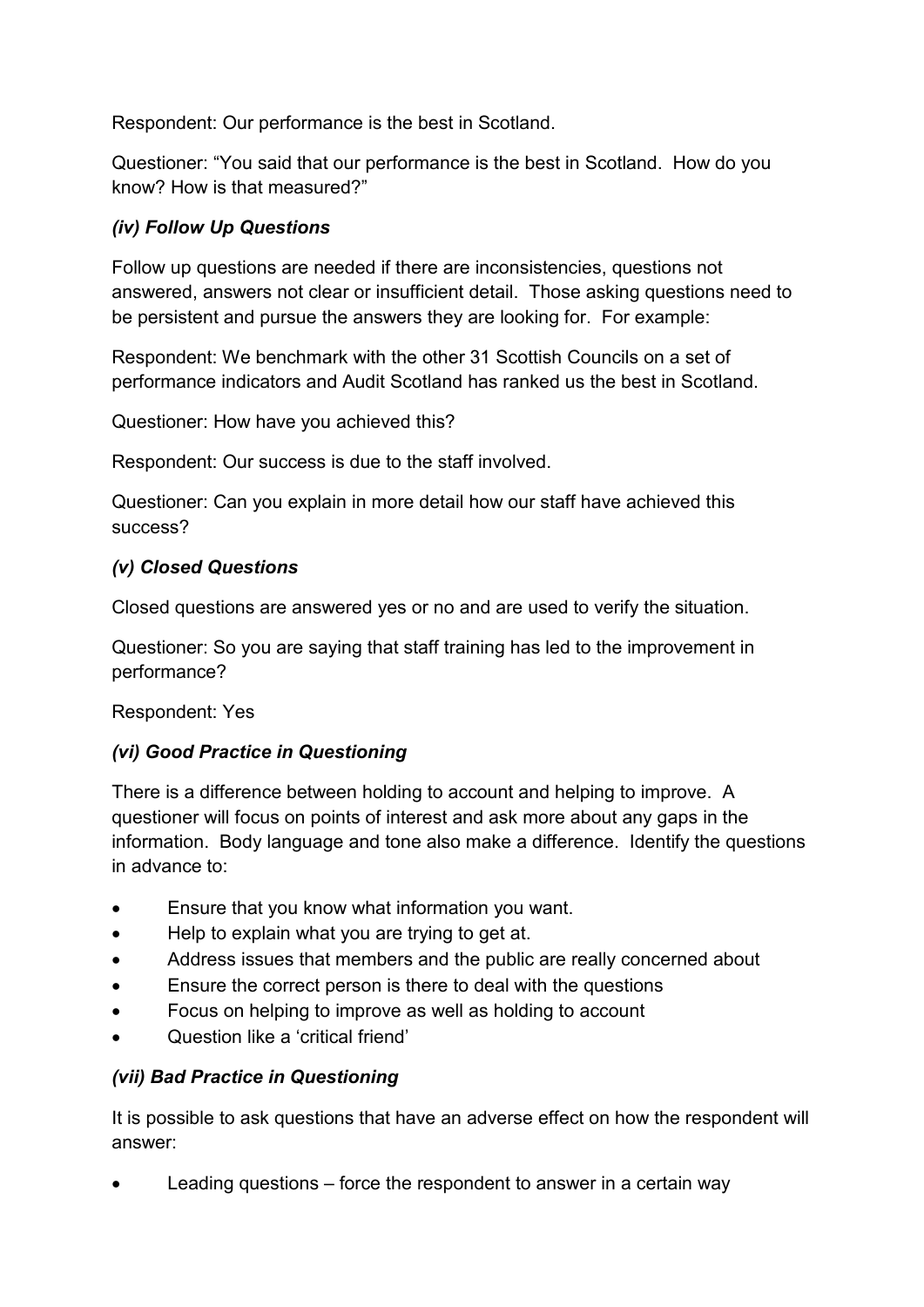- Multiple questions  $-$  confuse the respondent
- Hypothetical questions if so unlikely to happen, why ask?
- Unfocused, broad questions difficult to answer
- Discriminatory or offensive questions

# *(viii) Active Listening*

We listen to obtain information, understand and learn. Research suggests that we remember between 25-50% of what we hear. In a ten minute conversation, most people will only 2.5 to 5 minutes of the conversation. Therefore:

- Focus on any introductory remarks
- Show that you are listening
- Provide feedback and check your understanding of points
- Avoid making a judgement too quickly
- Respond appropriately

## **9.4 Making Sense of Performance Data**

## *(i) Typical Features of a Performance Report*

A typical performance report at the Council contains some common features:

- Area of performance being measured eg education, economy, environment
- Number of performance indicators the number used will depend on the area being reported with increasing emphasis being placed on a few key indicators.
- Target for each performance indicator targets may be set by the Service, Partnership, nationally
- Trend information over a defined period the Council tends to look at performance over a three year period
- Overall result for each performance indicator often we use arrows to illustrate trends

## *(ii) What do the statistics tell us?*

- Are we improving? Look at the trend information, what's happened over the last three years?
- Are we on track to reach our targets? Are the targets that have been set reasonable? Have we achieved what we set out to achieve? Performance trend and achievement of target are separate issues.
- Do we understand why we are performing at the current level and what is being done to improve? Is there an adequate explanation?